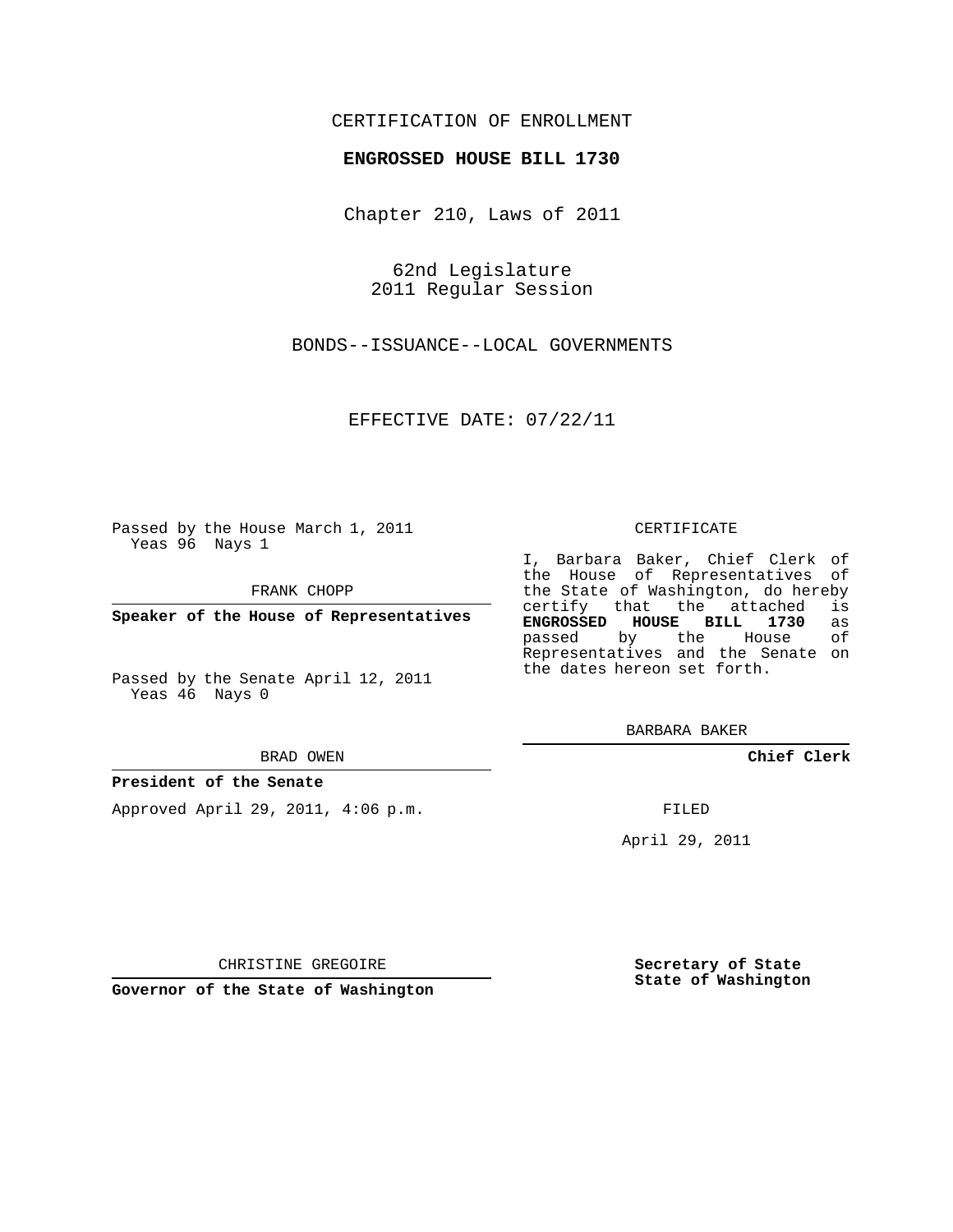# **ENGROSSED HOUSE BILL 1730** \_\_\_\_\_\_\_\_\_\_\_\_\_\_\_\_\_\_\_\_\_\_\_\_\_\_\_\_\_\_\_\_\_\_\_\_\_\_\_\_\_\_\_\_\_

\_\_\_\_\_\_\_\_\_\_\_\_\_\_\_\_\_\_\_\_\_\_\_\_\_\_\_\_\_\_\_\_\_\_\_\_\_\_\_\_\_\_\_\_\_

Passed Legislature - 2011 Regular Session

**State of Washington 62nd Legislature 2011 Regular Session By** Representatives Jinkins, Rodne, Haler, and Dunshee Read first time 02/01/11. Referred to Committee on Local Government.

 1 AN ACT Relating to the authorization of bonds issued by Washington 2 local governments; amending RCW 39.46.040, 35.33.131, 35.34.220, 3 35A.33.130, and 35A.34.220; and creating a new section.

4 BE IT ENACTED BY THE LEGISLATURE OF THE STATE OF WASHINGTON:

 5 **Sec. 1.** RCW 39.46.040 and 1983 c 167 s 4 are each amended to read 6 as follows:

7 (1) A local government authorized to issue bonds ((shall)) must determine for the bond issue its amount, date or dates, terms not in excess of the maximum term otherwise provided in law, conditions, bond denominations, interest rate or rates, which may be fixed or variable, interest payment dates, maturity or maturities, redemption rights, registration privileges, manner of execution, price, manner of sale, covenants, and form, including registration as to principal and interest, registration as to principal only, or bearer. Registration may be as provided in RCW 39.46.030.

16 (2) If an ordinance or resolution approving the issuance of bonds 17 authorizes an officer or employee of the local government to serve as 18 its designated representative and to accept, on behalf of the local 19 government, an offer to purchase those bonds, the acceptance of the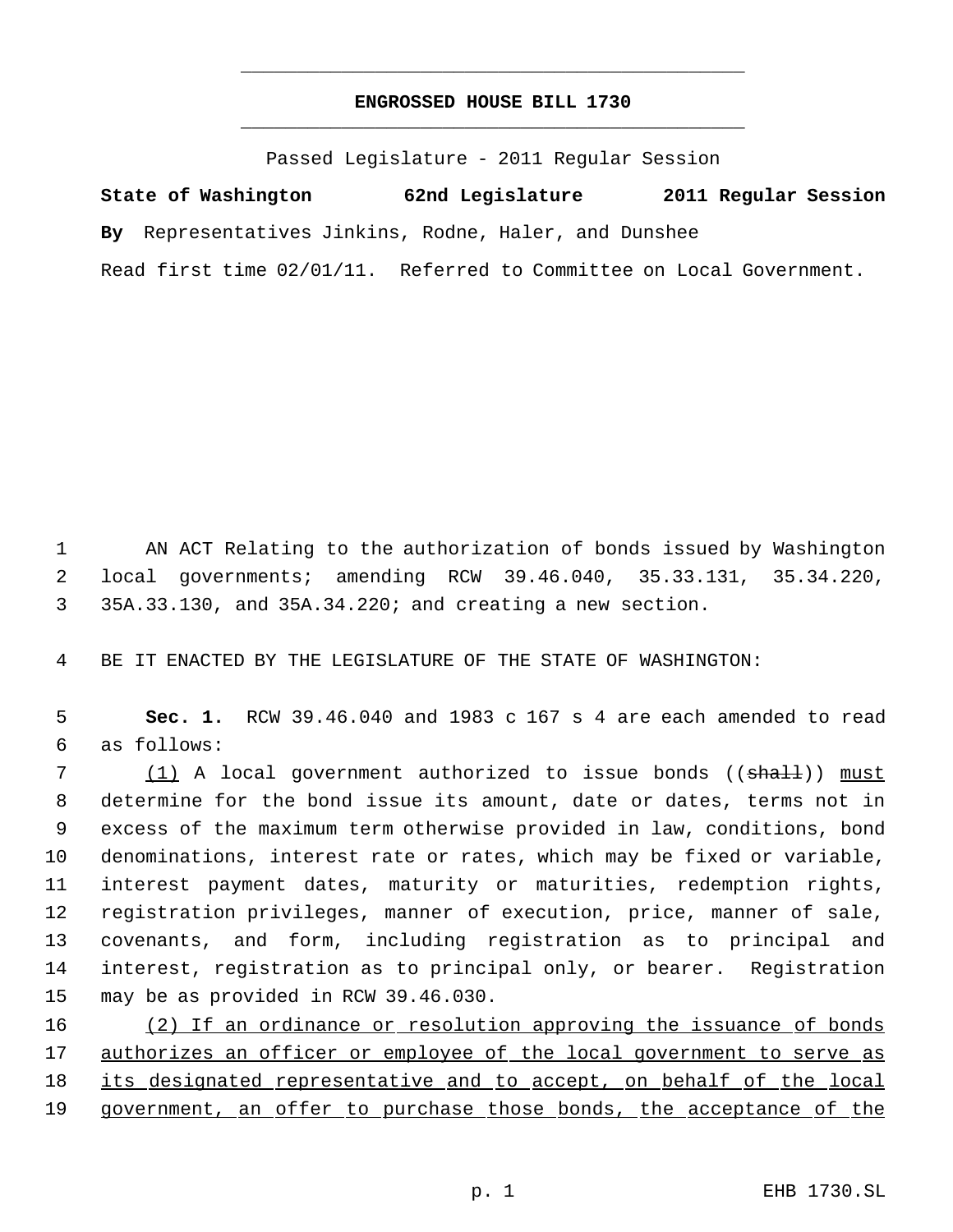1 offer by the designated representative must be consistent with terms 2 established by the ordinance or resolution, and with additional 3 parameters set by the governing body of the local government in the 4 ordinance or resolution. That ordinance or resolution must establish 5 the following terms for the bonds or set forth parameters with respect 6 thereto: The amount, date or dates, denominations, interest rate or 7 rates (or mechanism for determining interest rate or rates), payment 8 dates, final maturity, redemption rights, price, minimum savings for 9 refunding bonds (if the refunding bonds are issued for savings 10 purposes), and any other terms and conditions deemed appropriate by the 11 legislative body of the local government. A county designating a 12 representative in accordance with this subsection must act in a manner 13 that is consistent with the approved county debt policy adopted in 14 accordance with RCW 36.48.070.

15 **Sec. 2.** RCW 35.33.131 and 1969 ex.s. c 95 s 19 are each amended to 16 read as follows:

17 Moneys received from the sale of bonds or warrants ((shall)) must 18 be used for no other purpose than that for which they were issued ((and 19 no expenditure shall be made for that purpose until the bonds have been 20 duly authorized)). If any unexpended fund balance remains from the 21 proceeds realized from the bonds or warrants after the accomplishment 22 of the purpose for which they were issued it ((shall)) must be used for 23 the ((redemption-of-such-bond-or-warrant-indebtedness)) payment of 24 principal of or interest on such indebtedness consistent with 25 applicable provisions of federal tax law. Where a budget contains an 26 expenditure program to be partially or wholly financed from a bond 27 issue to be authorized thereafter, ((no-such-expenditure-shall)) 28 expenditures of amounts anticipated to be reimbursed from the proceeds 29 of the issuance and sale of such bonds must be made or incurred ((until 30 after-the-bonds-have-been-duly-authorized)) consistent with any 31 applicable federal tax law requirements.

32 **Sec. 3.** RCW 35.34.220 and 1985 c 175 s 25 are each amended to read 33 as follows:

34 Moneys received from the sale of bonds or warrants ((shall)) must 35 be used for no other purpose than that for which they were issued ((and 36 no expenditure shall be made for that purpose until the bonds have been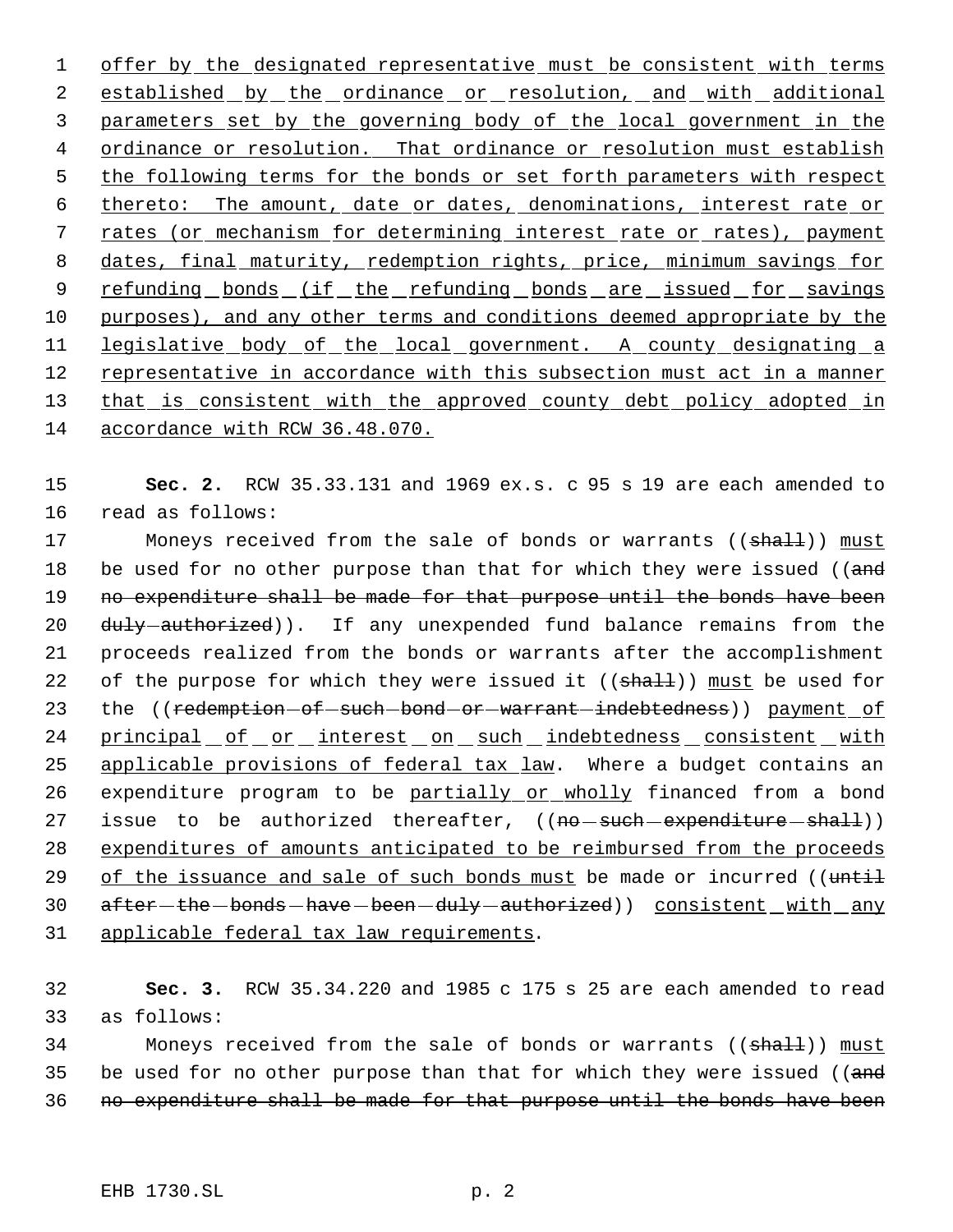1 duly-authorized)). If any unexpended fund balance remains from the 2 proceeds realized from the bonds or warrants after the accomplishment 3 of the purpose for which they were issued, it ((shall)) must be used 4 for the ((redemption of such bond or warrant indebtedness)) payment of 5 principal of or interest on such indebtedness consistent with 6 applicable provisions of federal tax law. Where a budget contains an 7 expenditure program to be partially or wholly financed from a bond 8 issue to be authorized thereafter, ((no-such-expenditure-shall)) 9 expenditures of amounts anticipated to be reimbursed from the proceeds 10 of the issuance and sale of such bonds must be made or incurred ((until 11 after-the-bonds-have-been-duly-authorized)) consistent with any 12 applicable federal tax law requirements.

13 **Sec. 4.** RCW 35A.33.130 and 1967 ex.s. c 119 s 35A.33.130 are each 14 amended to read as follows:

15 Moneys received from the sale of bonds or warrants ((shall)) must 16 be used for no other purpose than that for which they were issued ((and 17 no expenditure shall be made for that purpose until the bonds have been 18 duly-authorized)). If any unexpended fund balance remains from the 19 proceeds realized from the bonds or warrants after the accomplishment 20 of the purpose for which they were issued it  $((shall))$  must be used for 21 the ((redemption-of-such-bond-or-warrant-indebtedness)) payment of 22 principal of or interest on such indebtedness consistent with 23 applicable provisions of federal tax law. Where a budget contains an 24 expenditure program to be partially or wholly financed from a bond 25 issue to be authorized thereafter, ((no-such-expenditure-shall)) 26 expenditures of amounts anticipated to be reimbursed from the proceeds 27 of the issuance and sale of such bonds must be made or incurred ((until 28 after-the-bonds-have-been-duly-authorized)) consistent with any 29 applicable federal tax law requirements.

30 **Sec. 5.** RCW 35A.34.220 and 1985 c 175 s 54 are each amended to 31 read as follows:

32 Moneys received from the sale of bonds or warrants ((shall)) must 33 be used for no other purpose than that for which they were issued ((and 34 no expenditure shall be made for that purpose until the bonds have been 35 duly-authorized)). If any unexpended fund balance remains from the 36 proceeds realized from the bonds or warrants after the accomplishment